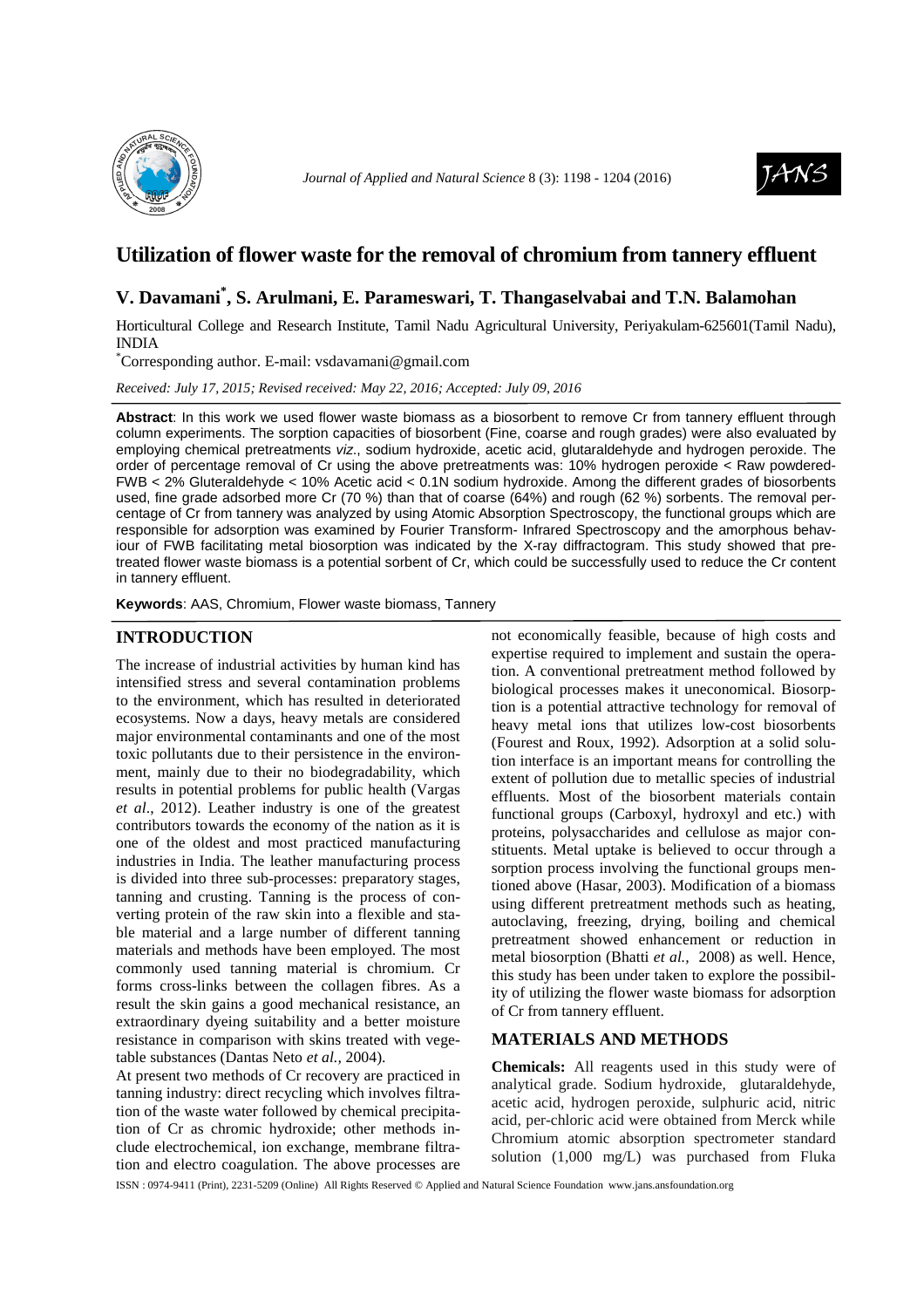chemicals. All glassware and polypropylene flasks used were overnight immersed in 10%  $v/v$  HNO<sub>3</sub> and rinsed several times with distilled deionised water (DDW).

**Biomass collection and preparation:** The Flower Waste Biomass (FWB) was obtained from locally available flower markets and was extensively washed with distilled water to remove particulate material from its surface, and oven dried at  $60^{\circ}$ C for 72 hrs. Dried biomass was ground well using Willey mill. The dried biomass was sieved through Octagon siever (OCT-DIGITAL 4527-01) to obtain homogenous biomass with desired particle size [Rough (5 mm), Coarse (3 mm) and fine (2 mm)].

**Tannery effluent:** Effluent coming out from tanning process (chrome tan liquor) was collected from commercial tanning industry at Dindigul and stored at  $4^0C$  without pre-treatment.

#### **Treatment details:**

- $T_1$  Raw powdered flower waste biomass (FWB)
- $T_2$  Pretreated (FWB) with 0.1 N Sodium hydroxide
- T3- Pretreated (FWB) with 10% Acetic acid
- T4- Pretreated (FWB) with 2% Gluteraldehyde
- $T<sub>5</sub>$  Pretreated (FWB) with 10% Hydrogen peroxide

**Pre-treatments:** For chemical treatments, 5 g of raw powdered biomass of different grades separately soaked in 100 mL of respective reagent for 1 hr as reported by Jayabalakrishnan and Mahimaraja (2007). After pretreatments the biomass was extensively washed with DDW and filtered thoroughly. Finally the resulting biomass was oven dried at 60°C for 48 h to constant weight.

**Column experiment:** The column experiment was carried out by using locally fabricated glass column of 50 cm height and 5 cm internal diameter (Fig.1). The wire mesh (0.1 mm) and filter paper (Whatmann No.1) was placed at the bottom of each column. The head space of the column was closed using a rubber cork with a glass tube insert for air outlet. The bottom of the column has a closed end. The outlet was connected to a conical flask for the collection of treated sample. The tannery effluent from the reservoir was allowed to pass through the column upward at constant flow rate. The effluent flow rate was standardized to get maximum pollutant adsorption. The flow rate was maintained uniformly throughout the experiment. The treated effluent was collected in a conical flask.

**Atomic absorption spectroscopy (AAS):** The amount of total chromium in the effluent was determined by digesting the sample with triple acid mixture (Nitric, Sulphuric and Per-chloric acid in the ratio of 9:2:1) in a hot plate for about  $110^0C$  for 2 hrs. The concentration of Cr in the digests was measured by Atomic Absorption Spectrophotometer (AAS, Varian Spectra AA 200) using air- acetylene flame (USEPA, 1979). The adsorption of Cr from tannery effluent is calculated by the difference between initial and final concentration. The adsorption percentage is also calculated by using the formula, % sorption =  $(C_i - C_f) / C_i \times 100$ 

 $C_i$  (mg/L) and  $C_f$  (mg/L) are the initial and final metal concentrations.

**Fourier transform- infrared spectroscopy (FT-IR:**  The potential of chromium binding sites as well as functional groups in the biomass were examined using an FTIR spectrometer (Shimadzu) equipped with highly sensitive pyroelectric detector (DLATGS). Translucent discs were prepared by pressing the samples with KBr (spectroscopic grade) where a sample/ KBr ratio  $\sim 1/100$ .

**X-ray diffraction (XRD) analysis:** X-ray diffractometer (BRUKER, axs, D8 Advance) was used to determine the crystallinities of the pristine, pretreated and chromium adsorbed FWB. The scanning scope and scanning speed were 10–90◦ and 0.02 min−1, respectively, using Cu K*α* radiation operated at 40 kV and 40 mA.

### **RESULTS AND DISCUSSION**

**Characterization of the tannery effluent and flower waste biomass:** Tannery effluent and FWB were characterized and the results are given in table 1.

The tannery effluent has very low pH (3.5), high EC  $(33.6 \text{ dS/m})$  and TDS  $(79,800 \text{ mg/L})$  and also contains huge Cr content (2,947 mg/L) (Table 1). It shows that more amounts of soluble salts are present in the effluent. The characteristics of tannery effluent vary considerably depending upon the size of the tannery, chemicals used for a specific process, amount of water used and type of final product produced by the tannery.

Various physical and chemical treatments were applied to enhance the Cr adsorption by the FWB, and a series of experiments were carried out with the raw and treated flower waste biomass. The pH of chrome tannery effluent (treated) was increased due to the treatment with adsorbent. The pH of the influent (raw effluent) was 3.5 which upon treatment increased up to 74 %  $(T_2)$ , 50 %  $(T_3)$ , and 43 %  $(T_4)$ . In all the experiments, the pH varied from 3.8 to 6.4 due to various



**Fig.1**. *Schematic set-up of the glass column used in this study (Sumathi et al., 2005 Analytical method for the determination of Cr.*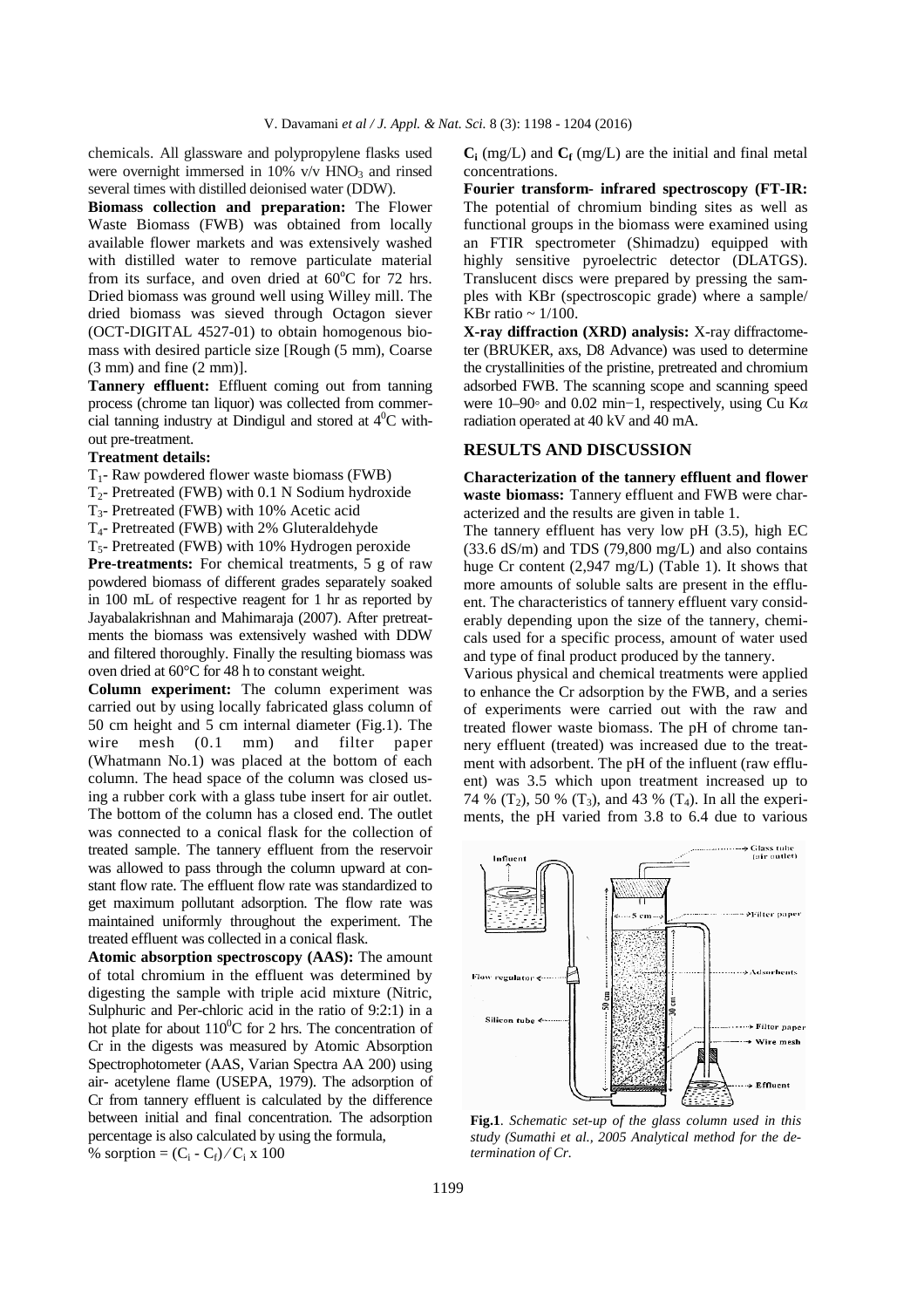| Table 1. Physico-chemical properties of tannery effluent |  |  |
|----------------------------------------------------------|--|--|
| and flower waste biomass.                                |  |  |

| S.No.                                                                 | Parameter            | <b>Tannery</b>          | Flower waste<br>biomass |  |  |
|-----------------------------------------------------------------------|----------------------|-------------------------|-------------------------|--|--|
| 1.                                                                    | Colour               | Bluish green            | <b>Brown</b>            |  |  |
| 2.                                                                    | pH                   | 3.5                     | 7.18                    |  |  |
| 3.                                                                    | $EC$ (dS/m)          | 33.6                    | 1.62                    |  |  |
| 4.                                                                    | $TDS$ (mg/L)         | 79,800                  |                         |  |  |
| 5.                                                                    | $TSS$ (mg/L)         | 570                     |                         |  |  |
| 6.                                                                    | Total Cr (mg/<br>L)  | 2,947                   | 0.08                    |  |  |
| 90<br>80<br>70<br>60<br>% increase<br>50<br>40<br>30<br>20<br>10<br>0 |                      |                         |                         |  |  |
|                                                                       | T1<br>T <sub>2</sub> | T3<br><b>Treatments</b> | T4<br>T5                |  |  |
| -Coarse<br>- Rough<br>– Fine                                          |                      |                         |                         |  |  |

**Fig. 2.** *Influence of flower waste biomass on pH of the tannery effluent.* 



**Fig 3.** *Influence of flower waste biomass on EC of the tannery effluent.*



**Fig. 4***. Influence of flower waste biomass on TDS of the tannery effluent.*



**Fig. 5.** *Influence of flower waste biomass on chromium content of tannery effluent.*

pretreatments. Among the five treatments and three grades of FWB, Pretreated- FWB with 0.1N Sodium hydroxide performed well to bring the effluent pH near neutral (Fig.2). The pH of the solution was found increased after adsorption from its original value also reported by Jayabalakrishnan and Mahimaraja (2007). The removal of metal ions from aqueous solution by adsorption depends on the pH of solution, surface charge of biosorbent, solution chemistry of metals, activity of functional group in the biomass, the degree of ionization and the species of adsorbate (Sag *et al.,*  2003). Due to high proton concentration at lower pH, metal ion biosorption decreases due to the positive charge density on metal binding sites, i.e. hydrogen ions compete effectively with metal ions for binding. The negative charge density on the cell surface of the biosorbent increased with increasing pH due to deprotonation. The metal ions then compete more effectively for available binding sites, which increased the biosorption and sorption decreased at lower pH values (Salim *et al.,* 1994).

Contradictorily the EC of the effluent gets reduced to the tune of 21 to 42 % (Fig.3). This is due to adsorption of salts on the surface of the biomass. Wide variations were observed in pH and EC between influent (raw effluent) and effluent (treated effluent) due to



**Fig. 6** FT*-IR spectra of flower waste biomass (FWB) (a), Before (T2) (b) and after (T2+Cr) (c) Cr loading.*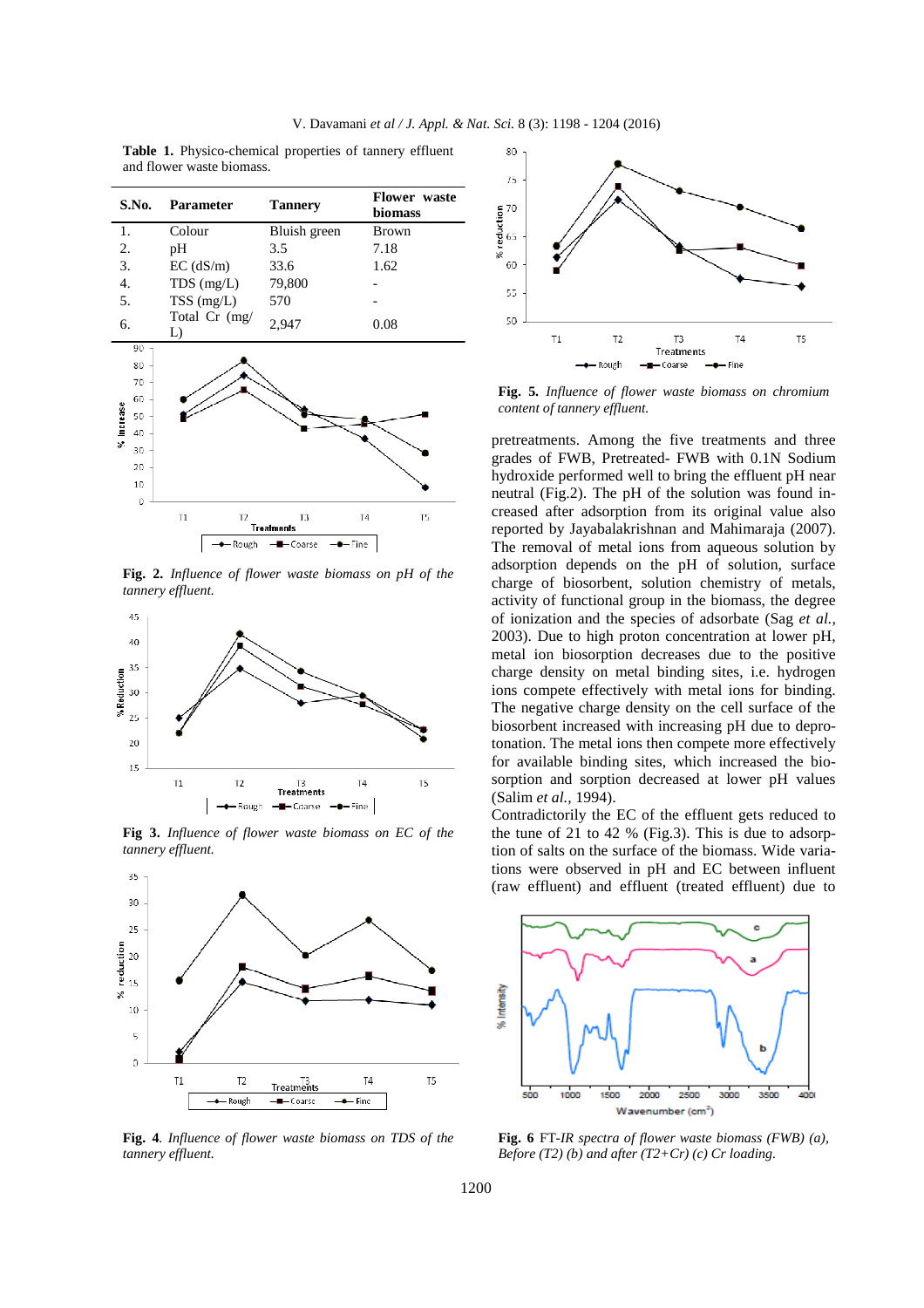

**Fig. 7** *X-ray diffractogram of flower waste biomass (FWB) , Before (T2) and after (T2+Cr) Cr loading* 

treatment with adsorbents in columns.

Tannery effluent has higher amount of total dissolved solids (TDS) (79,800 mg/L), this might be, due to the presence of more amount of soluble salts. The chemical modification of the flower waste biomass substan-

tially reduced the TDS content (Fig.4). The reduction of TDS in industrial effluent by using herbal plant parts *viz.,* Vetiver root, Indian gooseberry bark, lemon peel and peanut husk were also found to reduce the dissolved solids effectively (Ebrahim, *et al.,* 2011). The percentage of chromium biosorption by flower waste biomass is varied from 60 to 75%. Among the treatments flower waste biomass pretreated with 0.1N NaOH  $(T_2)$  registered highest removal of 74.49% followed by 10% Acetic acid treatment  $(T_3)$  66.37% (Fig.5). This might be due to the presence of more number of active sites on the biomass surface. Irrespective of the treatments, fine grade flower waste biomass adsorbed more number of chromium ranging from 63.32 to 77.91%. This is due to higher surface area to volume ratio and cation exchange capacity (CEC) of biomass.

In all treatments, removal of chromium varied due to



 **Fig. 8.** *SEM images of flower waste biomass (FWB) (a), FWB+ 0.1N NaOH (T2) before Cr loading (b), after Cr loading (c) and high magnification of Cr loaded (d).*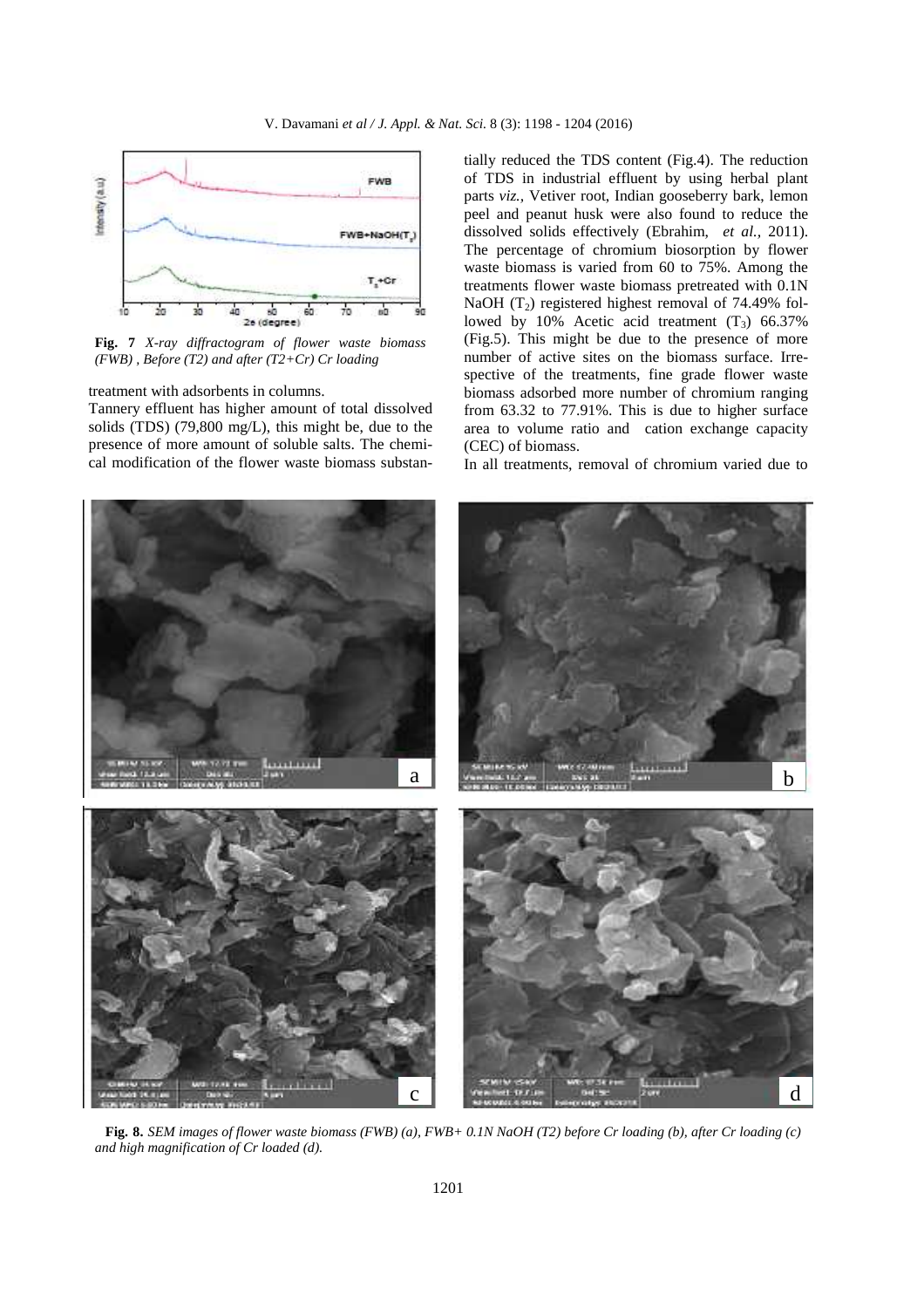the surface and also the binding sites created by the chemical pre-treatments. From this column adsorption studies the highest adsorption of Chromium was achieved under pretreated- FWB with 0.1N Sodium hydroxide and the fine grade has the greater removal than the other forms of powdered biomass. Chemical modification of the biomass with NaOH enhanced the metal binding capacity. Metal ion binding was rapid, indicating that the metals were probably adsorbed to the cell walls of the plant tissues. As indicated previously, there have been very few reports on employing biosorbents for effluents; of which Tobin and Roux (1998) used *Mucor meihi* biomass to remove chromium from tanning industry effluents.

The percentage removal is in the increasing order of flower waste biomass pretreated with 10% Hydrogen peroxide < Raw powdered-FWB < 2% Gluteraldehyde < 10% Acetic acid < 0.1N Sodium hydroxide. Assessments revealed that the flower waste biomass exposed to alkaline supplements/salts exhibited significantly higher biosorption efficiency in comparison to untreated biomass. Whereas some of the pretreatments induced reduction in uptake efficiency and capacity of the adsorbents as compared to control (untreated biomass). It was previously observed that dried biomass generally acts as ion exchange resins and its biosorbing capacity depends on the available charges on the cell surface that bind to the biosorbent metal ions. Whereas, chemical treatments can be used to enhance the metal uptake capacity of the biomass, which led to removal, hiding or exposing chemical groups that binding or exchange with the adsorbed metal ions (Saleh *et al*., 2009). In current research work, an increase in biosorption of Cr (VI) ions was noticed as a result of alkali pretreatments particularly NaOH. Similar enhancement in metal uptake capacity of the fungal biomass regarding alkali pretreatment was recorded by Yan and Viraraghavan (2000); El-Sayed and El-Morsey (2004) and Das *et al*. (2007). It could be due to modifications of the cell wall components by chemical pretreatmnets. The modification of biomass probably destroys autolytic enzymes that cause putrification of biomass and remove lipids and proteins that mask the reactive sites (Muraleedharan and Venkobachar, 1990). On the contrary, Kapoor and Viraraghavan (1998) reported 45% decline in adsorption of Ni(II) ions due to treatment with NaOH. They stated that deprotonation should theoretically reduce metal retention. Reduction in adsorption efficiency and capacity of adsorbent due to rest of treatment could be results of more affinity of active chemical groups to the cell wall components of the adsorbent. Hydrogen peroxide, gluteraldehyde and acetic acid pretreated FWB had slight improvement in Cr sorption. Gluteraldehyde treated FWB was better than hydrogen peroxide, due to cross linking structure with multi functional groups.

Presently, recorded reduction in sorption capacity of biosorbent for metal ions was evidenced due to acid pretreat-

ment compared to alkali. The assessments seemingly are in agreement with observations recorded in the case of *A. niger* (Kapoor and Viraraghavan, 1998) and *Mucor rouxii* (Yan and Viraraghavan, 2000) and *A. fumigatus* (Saleh *et al*., 2009). It could possibly be explained in terms of  $H^+$  ions binding to the biomass after acid treatment being responsible for the reduction in adsorption of heavy metals. This indicated that the acids destroyed the absorbing groups and their positive ions  $(H<sup>+</sup>)$  may covalently bonded to the absorbing surfaces. Bux and Kasan (1994) have suggested that, higher the biomass electro negativity the greater would be the attraction and adsorption of heavy metal cations. Thus, the remaining  $H^+$ ions on the acid pretreated biomass may change the biomass electro negativity, resulting in a reduction in biosorption capacity. In contrast to that, Huang and Huang (1996) have been reported that acid pretreatment can strongly enhance the adsorption capacity of *Aspergillus oryzae* mycelia.

Comparison of the FT-IR spectra of native (Raw FWB), Pre-treated with 0.1N Sodium hydroxide  $(T_2)$ and tannery effluent treated biomass  $(T_2+Cr)$  revealed that, the peaks indicating the involvement of  $C=O$ , -NH and -OH groups (Fig. 6). The assignment of a specific stretching frequency for a functional group was unfeasible because the adsorption bands of a variety of functional groups are overlap and shift, depending on their molecular structure and environment. These Shifts in absorption positions may be caused due to different factors involved in that. These include: (1) the physical state (2) electronic and mass effects of adjacent substitutes (3) conjugation (4) intra-molecular and intermolecular hydrogen bonding and (5) ring strain (Mohan *et al.,* 2006). Although some inference can be made about the functional groups from IR spectra, the weak and broad band do not provide any authentic information about the nature of materials. The IR spectrum of FWB indicated weak and broad peaks in the region of 4000-400 cm−1. Approximate FT-IR band assignment indicated the presence of carbonyl, carboxylic acids, and phenols. The 1800–1540 cm−1 bands were associated with C=O stretching mode in carbonyls and carboxylic acids, while 1440–1000 cm−1 band was assigned to the C−O stretching and O−H bending modes such as phenols and carboxylic acids. The aromatic stretching band assigned by around 2900-2980  $cm^{-1}$ .

The band around 3270–3344  $cm^{-1}$  is the N-H stretching of aromatic compounds. The band at  $1650 \text{ cm}^{-1}$ and 1592  $cm^{-1}$  corresponds to carbonyl stretching vibration of amide considered to be due to the combined effect of double bond stretching vibrations and NH deformation band for FWB,  $T_2$  and Tannery Effluent treated with  $T_2$  respectively. The intensities of these bands on FWB increases due to the pre-treatment with 0.1N Sodium hydroxide  $(T_2)$  and decreased with the loading of Cr from tannery effluent. In raw FWB the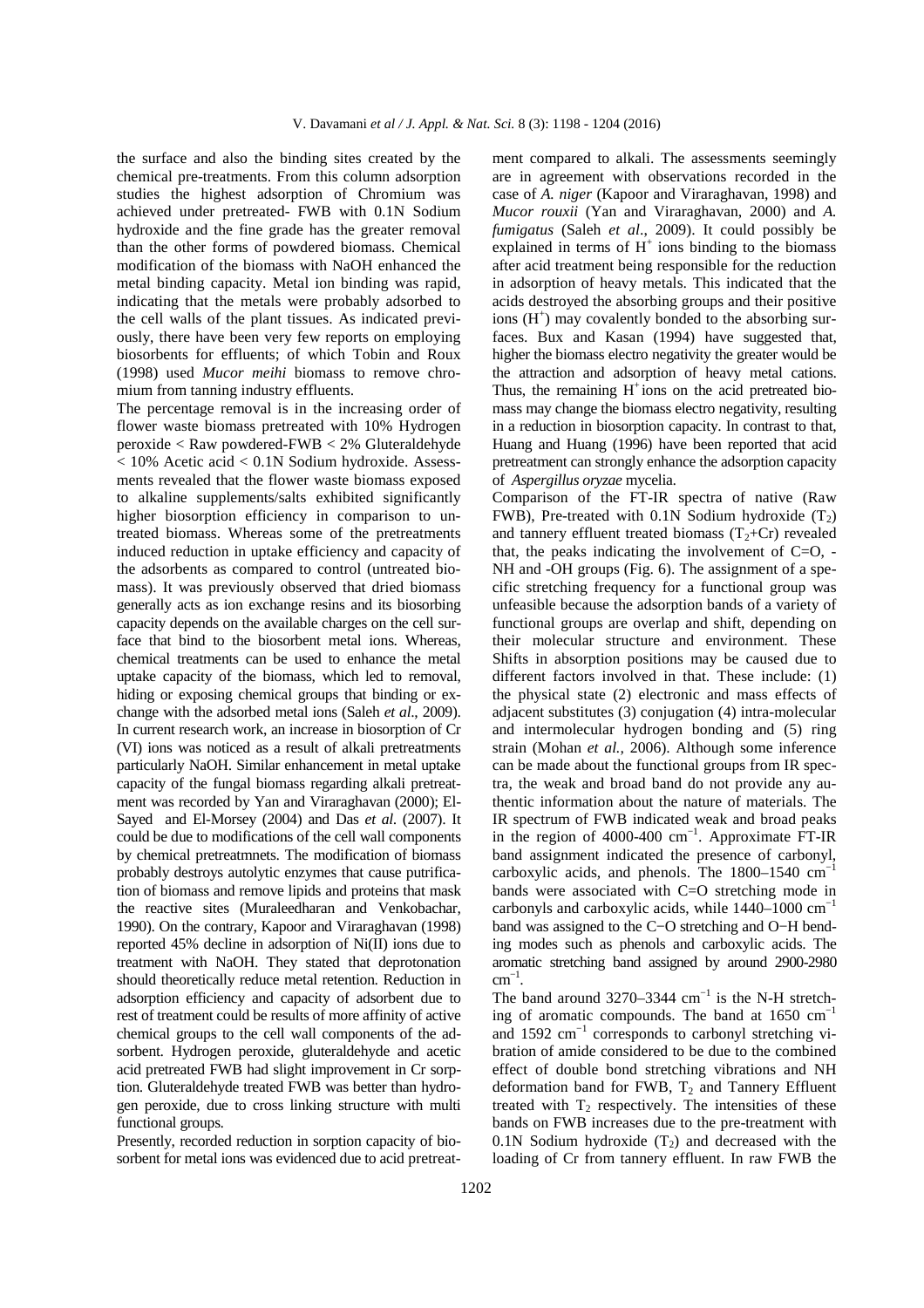peaks were obtained at 3298,2916,1652,1439 and 1096  $cm^{-1}$  for N-H stretching, C-H stretching, N-H bending (Primary amines), C-H bending (alkanes) and C=O stretching respectively. In pre-treated FWB  $(T_2)$ , the intensity of the peaks enhanced and also some shifts occurred in their wave numbers due to increasing the numerous improvements in those functional groups present in the FWB. So, the peaks were obtained at the region of 3452, 2916, 1652 and 1107 cm−1. This enhancement in functional groups might be increase the adsorption. After loading of Cr in the column process, the intensities of the peaks were very much reduced, because of the hydrogen ions which were present in the some of the functionalities are replaced by Cr with the presence of CrO<sub>4</sub> ions. Spectra analysis after Cr biosorption showed that, there was a substantial decrease in the wave number of asymmetric stretching of the carboxylic C=O double bond from 1096 to 1042 cm−1 in normally. Not only for the raw FWB, had the pretreated  $(T_2)$  showed the decrease in the frequencies 1107 to 1042  $cm^{-1}$  as well. This result indicates that, the carboxylic acid groups were likely responsible for binding Cr by biosorbent. The groups C–OH and C–O –C involved in Cr binding to some extent. Peaks in the region of lower wave numbers (under 800 cm−1) appeared as a broad peak and this could be attributed to N containing bioligands. It is evidenced that from the previous results, the functional groups which can absorb metal ions are of the type OH, NH, COO− and CO. Any changes in molecular and crystalline structure of the adsorbate due to biosorption would provide valuable information. In general, well-defined peaks are observed for the crystalline material, whereas amorphous materials show hallow peak. The XRD patterns of the FWB of before and after Cr loaded presented in fig. 7. The diffractogram of the FWB indicates the presence of a crystalline province of cellulose structure evidenced by the emergence of peaks at 2*θ* ∼ 21.07◦, 26.85◦, 30.72◦, 68.10◦ and 73.61◦. This clearly suggests that cellulose molecules are arranged in ordered lattices in which some functional groups were present in it, like O-H. In the mean time these peaks were disturbed due to the loading of Cr. The diffraction patterns of Cr loaded biomass clearly pointed out decrease in the degree of crystallinity ( $2\theta \sim 20.85$ °, 26.65◦ and 29.31◦) and some were not observed  $(68.10<sup>°</sup>$  and  $73.61<sup>°</sup>$  as well. This was due to chromium incorporation on the biomass has been reported. The decrease in crystallinity may be due to the removal of amorphous components as well as disruption of functional groups within and/or in between cellulose chains, which occur in Cr adsorption. Already we examined that, large numbers of potential binding sites *viz.,* carboxyl, hydroxyl, and amine are present on FWB surface from FT-IR studies.

**Scanning electron microscopic (SEM) studies for Cr sorption:** The assessment of morphological

changes as a result of chromium binding within/ surface of the pretreated FWB were done with SEM. It offers topographical and elemental information of the samples virtually. The SEM images provide modification of the samples at different stages *via*., FWB  $(T_1)$ ,  $T_2$  (before Cr loading) and  $T_2$ +Cr (after Cr loading). The surface of the raw FWB was completely changed after the loading of Cr (Hana *et al.,* 2006). The surface morphology of the native FWB as shown in Fig.8a. It is evidenced that (fig. 8), the pretreatment enhances the surface functionalization as modification of its arrangement like sheets of multi layers (*Yayuz et al.,* 2006). The adsorption / sorption behavior increases due to its porous nature of after pre-treatment. The remarkable physical disintegration obtained due loading of Cr and that resulting in the emergence of protrusions and rough surface (Onwuka *et al.,* 2011). According to Fig. 8c, it revealed that, the flakes like morphology due to the loading of Cr on the pre-treated FWB (Reya *et al.,* 2013)

#### **Conclusion**

Column experiments were used to assess the effectiveness of biosorbent (flower waste biomass) in removing Cr from tannery effluent. The biosorbents pretreated with chemicals showed that among these, the pretreatment 0.1 N sodium hydroxide treatment adsorbed more Cr (75%) than other treatments. Among the biosorbents, irrespective of the pretreatments fine grade adsorbed more Cr (70%) than coarse (64%) and rough (62%). This study has, therefore, demonstrated that easily available low-cost biosorbents could be used to reduce chromium present in the tannery effluent.

#### **REFERENCES**

- Bhatti, H.N., Samin, S., Hanif, M.A. (2008). Enhanced Removal of Cu(II) and Pb(II) from Aqueous Solutions by Pretreated Biomass of *Fusarium Solani*. *J. Chinese. Chem. Soc.,* 55: 1235.
- Bux, F., Kasan, H. (1994). Comparison of selected methods for relative assessment of surface charge on waste sludge biomass. *Water SA,* 20:73-76.
- Dantas Neto, A.A., Dantas, T.N.C., Moura, M.C.P.A. (2004). Evaluation and optimization of chromium removal from tannery effluent by microemulsion in the Morris extractor; *J. Hazard. Mater.,* B114-122.
- Das, N., Charumathi, D., Vimala, R. (2007). Effect of pretreatment on  $Cd^{2+}$  biosorption by mycelial biomass of Pleurotus florida. *Afr. J. Biotechnol.,* 6: 2555-2558.
- Ebrahim, A, M.A.Gautham, N. Jawahar, and S. Hariram. (2011). Preliminary attempt to reduce total dissolved solids in ground water using different plant parts. *International Journal of Pharma and Bio Sciences,* 2(2): 414-422.
- El-Sayed, M. and El-Morsy. (2004). *Cunninghamella echinulata,* a new biosorbent of metal ions
- Fourest, E., Roux, J.C. (1992). Heavy Metal Biosorption by Fungal *Mycelial* by-Products Mechanisms and Influence of pH. *Appl. Microbiol. Biotechnol.:* 37, 399-403.
- from polluted water in Egypt*. Mycologia*, 96:1183-1189.